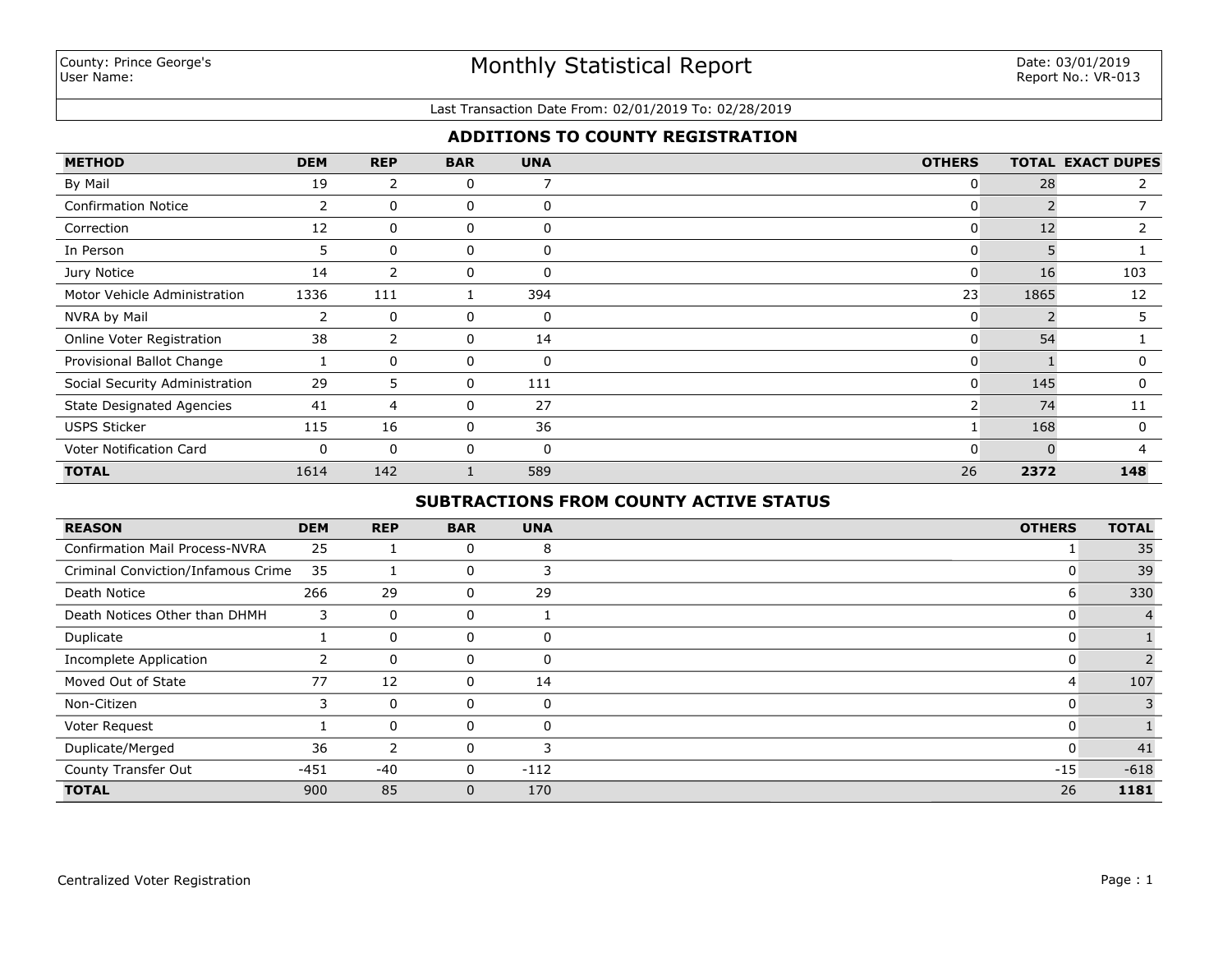| <b>AFFILIATION CHANGES</b> |            |            |            |            |               |              |  |  |
|----------------------------|------------|------------|------------|------------|---------------|--------------|--|--|
| <b>CHANGE</b>              | <b>DEM</b> | <b>REP</b> | <b>BAR</b> | <b>UNA</b> | <b>OTHERS</b> | <b>TOTAL</b> |  |  |
| From                       | 402        | 112        |            | 128        | 39            | 681          |  |  |
| To                         | 177        |            |            | 401        | 32            | 681          |  |  |
| <b>TOTAL</b>               | $-225$     | $-41$      |            | 273        |               |              |  |  |

## **CURRENT ACTIVE REGISTRATION**

| <b>ACTIVITY</b>              | <b>DEM</b> | <b>REP</b> | <b>BAR</b> | <b>UNA</b> | <b>OTHERS</b> | <b>TOTAL</b> |
|------------------------------|------------|------------|------------|------------|---------------|--------------|
| <b>BEGINNING OF REPORT</b>   | 463954     | 40676      |            | 71377      | 14066         | 590073       |
| ADDITIONS $(+)$              | 1614       | 142        |            | 589        | 26            | 2372         |
| REINSTATED (+)               | 70         | 4          |            | 27         |               | 103          |
| CANCELLED (-)                | $-419$     | $-44$      |            | $-49$      | $-10$         | $-522$       |
| COUNTY TRANSFER OUT (-)      | $-451$     | $-40$      |            | $-112$     | $-15$         | $-618$       |
| AFFILIATION CHANGES (+ OR -) | $-225$     | $-41$      |            | 273        | $-7$          | $\mathbf 0$  |
| * INACTIVATED (-)            | $-28$      | -1         |            | -9         | -1            | $-39$        |
| $*$ REACTIVATED $(+)$        | 60         |            |            | 12         | U             | 76           |
| <b>END OF REPORT TOTALS</b>  | 464575     | 40700      |            | 72108      | 14060         | 591445       |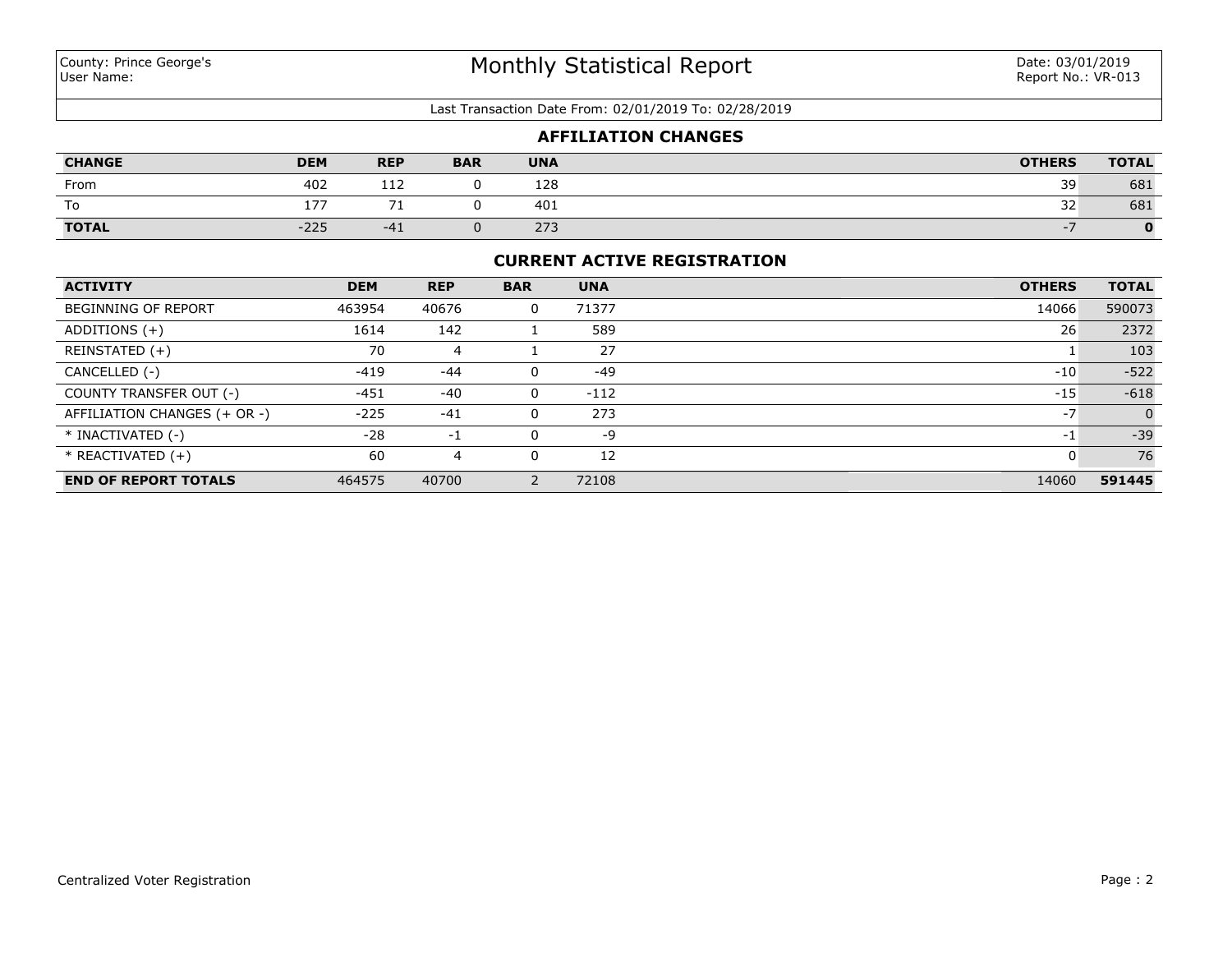### **INACTIVE REGISTRATION**

### **SUBTRACTIONS FROM COUNTY INACTIVE STATUS**

| <b>REASON</b>                    | <b>DEM</b> | <b>REP</b> | <b>BAR</b> | <b>UNA</b> | <b>OTHERS</b> | <b>TOTAL</b> |
|----------------------------------|------------|------------|------------|------------|---------------|--------------|
| <b>Confirmation Notice</b>       |            | U          | 0          | 0          |               |              |
| Correction                       |            | 0          | 0          |            |               |              |
| Death Notice                     | 13         |            | 0          |            |               | 21           |
| Motor Vehicle Administration     | 54         | 4          | 0          |            |               | 66           |
| Moved Out of State               | 26         |            | $\Omega$   |            |               | 37           |
| <b>State Designated Agencies</b> |            | 0          | 0          |            |               |              |
| Duplicate/Merged                 |            | 0          | 0          |            |               |              |
| County Transfer Out              | $-11$      |            | $\Omega$   | -5         |               | $-16$        |
| <b>TOTAL</b>                     | 113        | 10         | $\Omega$   | 24         | 5             | 152          |

## **CURRENT INACTIVE REGISTRATION**

| <b>ACTIVITY</b>              | <b>DEM</b> | <b>REP</b> | <b>BAR</b> | <b>UNA</b> | <b>OTHERS</b> | <b>TOTAL</b> |
|------------------------------|------------|------------|------------|------------|---------------|--------------|
| <b>BEGINNING OF REPORT</b>   | 16269      | 1959       |            | 3894       | 542           | 22664        |
| $*$ INACTIVATED $(+)$        | 28         |            |            | q          |               | 39           |
| *REACTIVATED (-)             | $-62$      | -4         |            | -9         |               | $-76$        |
| COUNTY TRANSFER OUT (-)      | $-11$      | $\Omega$   |            | -5         |               | $-16$        |
| AFFILIATION CHANGES (+ OR -) | 0          | 0          |            | 0          |               | $\Omega$     |
| CANCELLED FROM INACTIVE (-)  | $-40$      | -6         |            | $-10$      | -4            | $-60$        |
| PENDING FROM INACTIVE (-)    |            | 0          |            |            |               | $\Omega$     |
| <b>TOTAL INACTIVE</b>        | 16184      | 1950       |            | 3879       | 538           | 22551        |

### **ACTIVE AND INACTIVE REGISTRATION TOTAL REGISTRATION RECORDS**

| <b>ACTIVITY</b>            | DEM    | <b>REP</b> | <b>BAR</b> | <b>UNA</b> | <b>OTHERS</b> | <b>TOTAL</b> |
|----------------------------|--------|------------|------------|------------|---------------|--------------|
| <b>ACTIVE REGISTRATION</b> | 464575 | 40700      |            | 72108      | 14060         | 591445       |
| INACTIVE REGISTRATION      | 16184  | 1950       |            | 3879       | 538           | 22551        |
| <b>TOTAL RECORDS</b>       | 480759 | 42650      |            | 75987      | 14598         | 613996       |

Address Changes Within Jurisdiction Number 2008 1990 1991 4563 Confirmation Mailings Sent 4770

Centralized Voter Registration

Page: 3